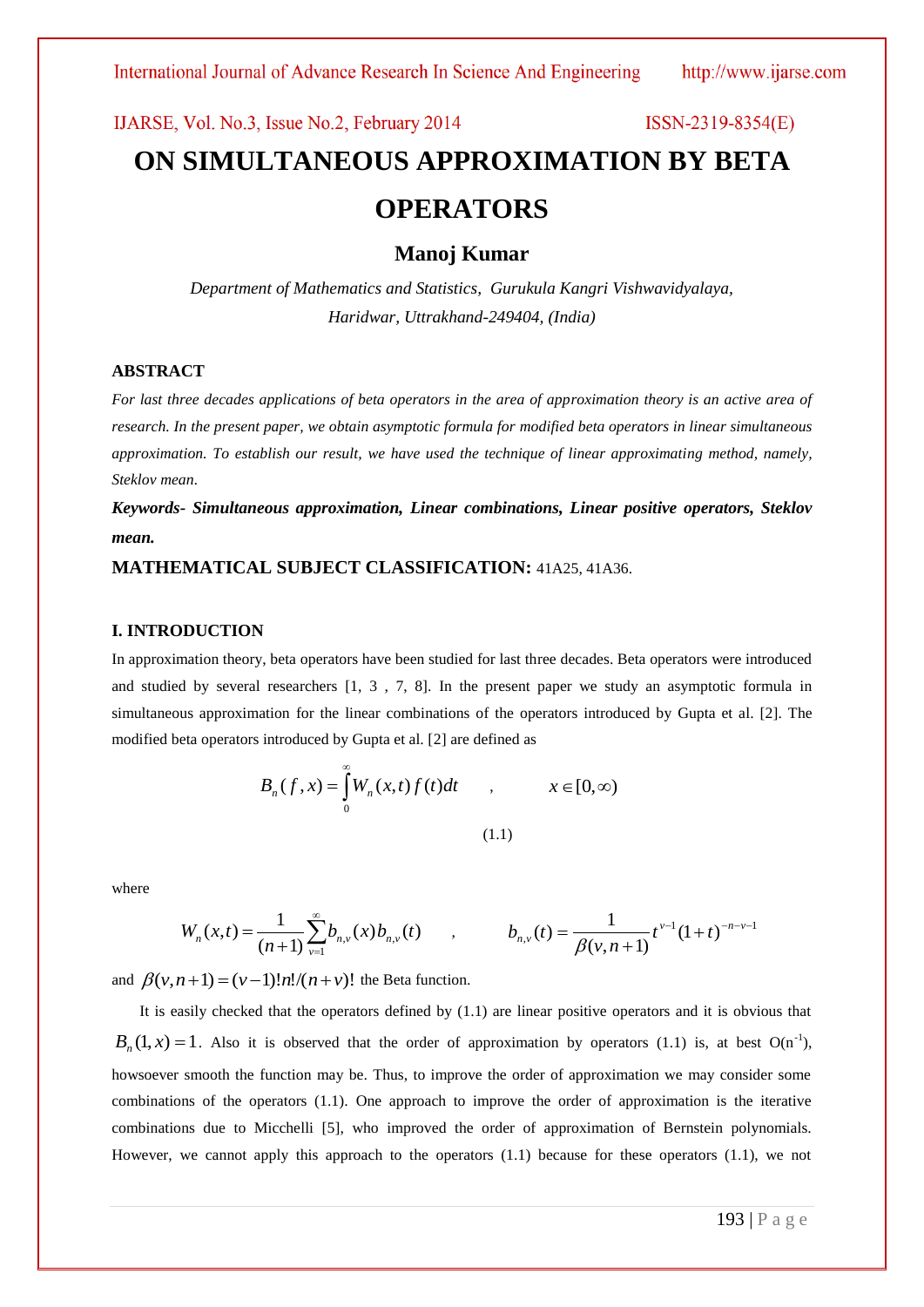### IJARSE, Vol. No.3, Issue No.2, February 2014

### ISSN-2319-8354(E)

have  $B_n(t - x, x) = 0$ , which is essential property for making iterative combinations. Yet another approach for improving the order of approximation is the technique of linear combinations which was first considered by May [4] to improve the order of approximation for exponential type operators. In the present paper, we use the later approach, which described as:

Let  $d_0$ ,  $d_1$ ,  $d_2$ ...  $d_k$  be (k+1) arbitrary but fixed distinct positive integers. Then the linear combination  $B_n(f, k, x)$  of  $B_{d,n}(f, x)$ ,  $j = 0, 1, 2...$  is defined as

$$
B_{n}(f, k, x) = \frac{1}{\Delta} \begin{vmatrix} B_{d_{0}n}(f, x) & d_{0}^{-1} & d_{0}^{-2} & \dots & d_{0}^{-k} \\ B_{d_{1}n}(f, x) & d_{1}^{-1} & d_{1}^{-2} & \dots & d_{1}^{-k} \\ \dots & \dots & \dots & \dots & \dots \\ \dots & \dots & \dots & \dots & \dots \\ B_{d_{k}n}(f, x) & d_{k}^{-1} & d_{k}^{-2} & \dots & d_{k}^{-k} \end{vmatrix}
$$

(1.2)

where

|  |  | $=\begin{vmatrix} 1 & d_0^{-1} & d_0^{-2} & \dots & \dots & d_0^{-k} \\ 1 & d_1^{-1} & d_1^{-2} & \dots & \dots & d_1^{-k} \\ \dots & \dots & \dots & \dots & \dots & \dots \\ \dots & \dots & \dots & \dots & \dots & \dots \\ 1 & d_k^{-1} & d_k^{-2} & \dots & \dots & d_k^{-k} \end{vmatrix}$ |  |
|--|--|---------------------------------------------------------------------------------------------------------------------------------------------------------------------------------------------------------------------------------------------------------------------------------------------------|--|
|  |  |                                                                                                                                                                                                                                                                                                   |  |
|  |  |                                                                                                                                                                                                                                                                                                   |  |
|  |  |                                                                                                                                                                                                                                                                                                   |  |

The above expression (1.2) after simplification may be written as

$$
B_n(f, k, x) = \sum_{j=0}^k C(j, k) B_{d_j n}(f, x)
$$

(1.3)  
\nwhere 
$$
C(j,k) = \prod_{\substack{i=0 \ i \neq j}}^{k} \frac{d_j}{d_j - d_i}
$$
,  $k \neq 0$  and  $C(0,0)=1$ .

Some basic properties of  $b_{n,\nu}(x)$  are as follows

(i). 
$$
\int_{0}^{\infty} t^{2} b_{n,v}(t) dt = \frac{v(v+1)}{n(n-1)}
$$
  
(1.4)  
(ii). 
$$
\sum_{v=1}^{\infty} b_{n,v}(x) = (n+1)
$$
  
(1.5)  
(iii). 
$$
\sum_{v=1}^{\infty} v b_{n,v}(x) = (n+1)[1 + (n+2)x]
$$

(1.6)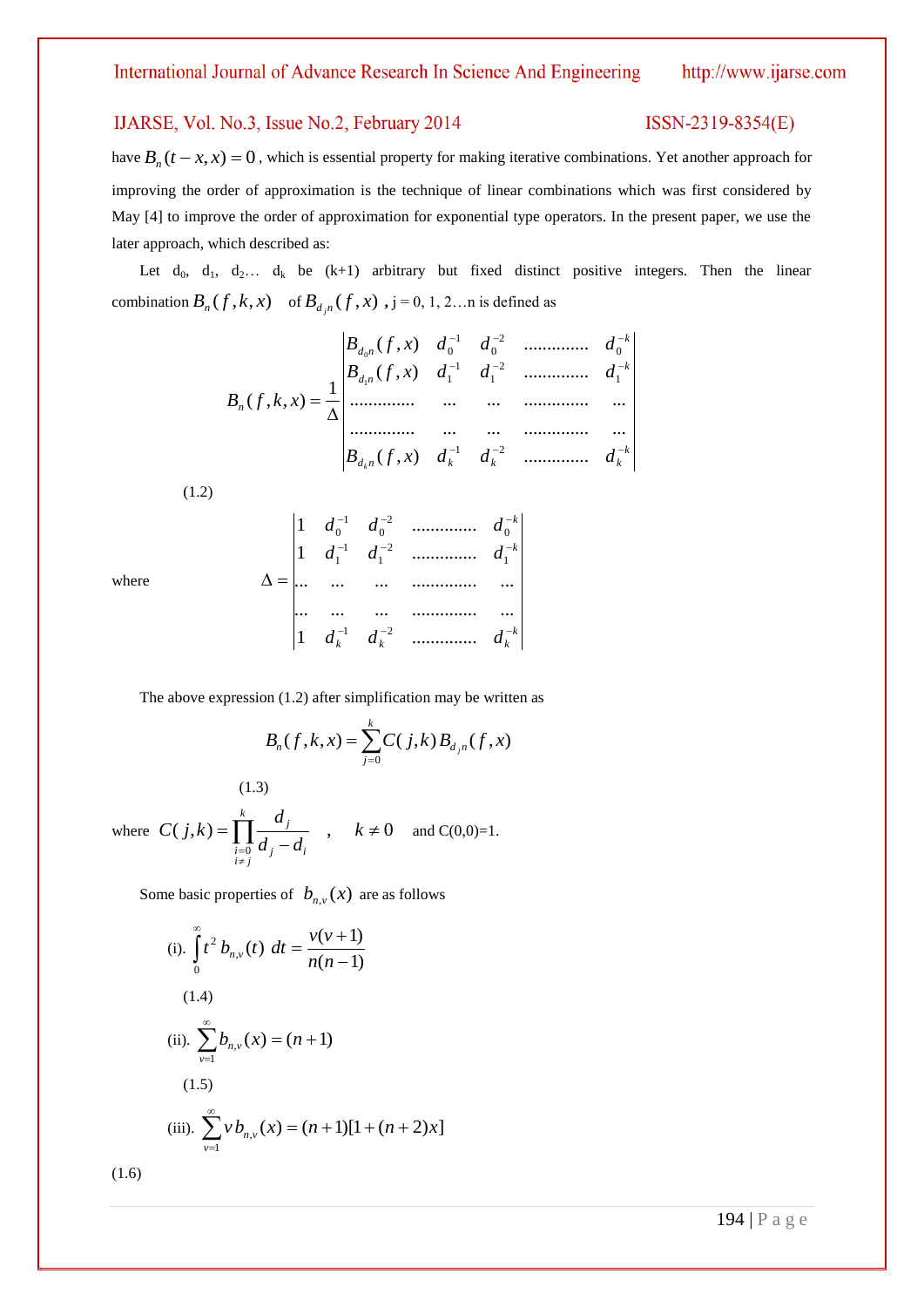IJARSE, Vol. No.3, Issue No.2, February 2014

 $ISSN-2319-8354(E)$ 

(iv). 
$$
\sum_{v=1}^{\infty} v^2 b_{n,v}(x) = (n+1)[1+3(n+2)x + (n+2)(n+3)x^2]
$$
  
(1.7)  
(v).  $x(1+x)b'_{n,v}(x) = [(v-1)-(n+2)x]b_{n,v}(x)$   
(1.8)

where  $n \in N$  and  $x \in [0, \infty)$ .

Throughout this paper, we may assume that  $0 < a_1 < a_3 < a_2 < b_2 < b_3 < b_1 < \infty$  and

$$
I_i = [a_i, b_i]
$$
 where i =1, 2, 3.

Let  $H[0, \infty)$  be the class of all measurable functions defined on  $[0, \infty)$  satisfying

$$
\int_{0}^{\infty} \frac{|f(t)|}{(1+t)^{n+1}} dt < \infty \quad \text{for some positive integer n.}
$$

Obviously the class  $H[0,\infty)$  is bigger than the class of all lebesgue integrable functions on  $[0,\infty)$ . Therefore the operators (1.1) may be applicable for studying a larger class.

The main object of the present paper is to study a Voronovskaja-type asymptotic formula in simultaneous approximation for linear combinations of the operators (1.1).

### **II. AUXILIARY RESULTS**

To prove our main results, we shall require the following preliminary results:

**Lemma 2.1.** For  $m \in N^0$  (the set of non-negative integers) and  $n > m$ , let the function  $\mu_{n,m}(x)$  be defined as

$$
\mu_{n,m}(x) = \left(B_n(t-x)^m, x\right) = \frac{1}{(n+1)} \sum_{\nu=1}^{\infty} b_{n,\nu}(x) \int_0^{\infty} b_{n,\nu}(t) (t-x)^m dt.
$$

The

en 
$$
\mu_{n,0}(x) = 1
$$
,  $\mu_{n,1}(x) = \frac{2x+1}{n}$ , and there holds the recurrence relation

$$
(n-m)\mu_{n,m+1}(x) = x(1+x)[\mu_{n,m}'(x) + 2m\mu_{n,m-1}(x)] + (m+1)(1+2x)\mu_{n,m}(x).
$$

Moreover, we have the following consequences about  $\mu_{n,m}(x)$ :

(i).  $\mu_{n,m}(x)$  is a polynomial in x of degree m,

(ii). for every  $x \in [0, \infty)$ ,  $\mu_{nm}(x) = O(n^{-[(m+1)/2]})$  $x \in [0, \infty)$  ,  $\mu_{n,m}(x) = O(n^{-[(m+n)]})$ 

where  $[\alpha]$  denotes the integral part of  $\alpha$ .

Consequently, on using Holder's inequality, we have from this recurrence relation that

$$
B_n(|t-x|^r, x) = O(n^{-r/2})
$$
 for each  $r > 0$  and for every fixed  $x \in [0, \infty)$ .

**Proof.** Since  $\mu_{n,m}(x) = B_n((t-x)^m, x)$ ,  $\mu_{n,m}(x) = B_n \big( (t - x)^m, x \big)$ , therefore, using linearity property, we have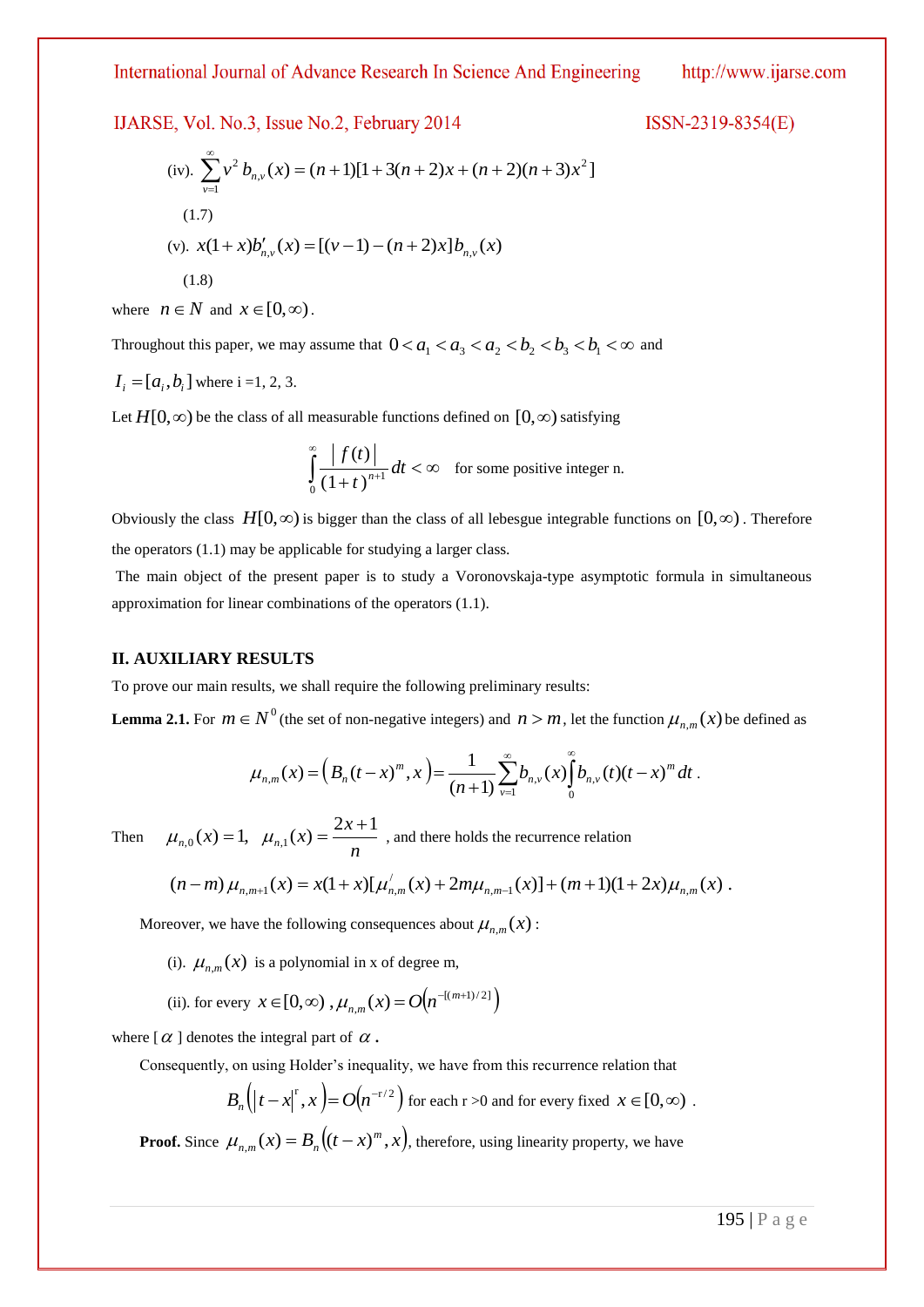IJARSE, Vol. No.3, Issue No.2, February 2014

$$
\mu_{n,0}(x) = B_n((t-x)^0, x) = B_n(1, x) = 1
$$
 and

ISSN-2319-8354(E)

$$
\mu_{n,1}(x) = B_n((t-x), x) = B_n(t, x) - xB_n(1, x) = \frac{1+2x}{n}
$$

To prove the recurrence relation we shall make the use of the following identity

$$
x(1+x)b'_{n,v}(x) = [(v-1)-(n+2)x]b_{n,v}(x)
$$

Now, we have

$$
x(1+x)\mu'_{n,m}(x) = \frac{1}{(n+1)} \sum_{\nu=1}^{\infty} x(1+x)b'_{n,\nu}(x)\int_{0}^{\infty} b_{n,\nu}(t)(t-x)^{m} dt
$$

$$
-m \frac{1}{(n+1)} \sum_{\nu=1}^{\infty} x(1+x)b_{n,\nu}(x)\int_{0}^{\infty} b_{n,\nu}(t)(t-x)^{m-1} dt
$$

or

$$
\mu_{n,0}(x) = B_n((t-x)^0, x) = B_n(1, x) = 1 \qquad \text{and}
$$
\n
$$
\mu_{n,1}(x) = B_n((t-x), x) = B_n(t, x) - xB_n(1, x) = \frac{1+2x}{n}
$$
\n\nProve the recurrence relation we shall make the use of the following identity\n
$$
x(1+x)\mu'_{n,n}(x) = [(v-1)-(n+2)x]\mu_{n,v}(x)
$$
\n
$$
v, \text{ we have}
$$
\n
$$
x(1+x)\mu'_{n,n}(x) = \frac{1}{(n+1)}\sum_{r=1}^{\infty} x(1+x)b'_{n,r}(x)\int_{0}^{r} b_{n,r}(t)(t-x)^m dt
$$
\n
$$
-m\frac{1}{(n+1)}\sum_{r=1}^{\infty} x(1+x)b'_{n,r}(x)\int_{0}^{r} b_{n,r}(t)(t-x)^{m-1}dt
$$
\n
$$
-m\frac{1}{(n+1)}\sum_{r=1}^{\infty} x(1+x)b'_{n,r}(x)\int_{0}^{r} b_{n,r}(t)(t-x)^{m-1}dt
$$
\n
$$
= \frac{1}{(n+1)}\sum_{r=1}^{\infty} b_{n,r}(x)\int_{0}^{r} [(v-1)-(n+2)x+b'_{n,r}(x)\int_{0}^{r} b_{n,r}(t)(t-x)^m dt
$$
\n
$$
= \frac{1}{(n+1)}\sum_{r=1}^{\infty} b_{n,r}(x)\int_{0}^{r} [(1+t)b'_{n,r}(t)(t-x)^m dt + (n+2)\mu_{n,m+1}(x)
$$
\n
$$
= \frac{1}{(n+1)}\sum_{r=1}^{\infty} b_{n,r}(x)\int_{0}^{r} [(1+t)b'_{n,r}(t)(t-x)^m dt + (n+2)\mu_{n,m+1}(x)
$$
\n
$$
= \frac{1}{(n+1)}\sum_{r=1}^{\infty} b_{n,r}(x)\int_{0}^{r} b'(x+t)(t-x)^m dt + (n+2)\mu_{n,m+1}(x)
$$
\n
$$
= \frac{1}{(n+1)}\sum_{r=1}^{\infty} b_{n,r}(x)\int_{0}^{r} b'(x,t)(t-x)^m dt + (n+2)\mu_{n,m+1}(x)
$$

$$
= \frac{1}{(n+1)} \sum_{\nu=1}^{\infty} b_{n,\nu}(x) \int_{0}^{\infty} b'_{n,\nu}(t) (t-x)^{m+2} dt + \frac{(1+2x)}{(n+1)} \sum_{\nu=1}^{\infty} b_{n,\nu}(x) \int_{0}^{\infty} b'_{n,\nu}(t) (t-x)^{m+1} dt
$$
  
+ 
$$
\frac{x(1+x)}{(n+1)} \sum_{\nu=1}^{\infty} b_{n,\nu}(x) \int_{0}^{\infty} b'_{n,\nu}(t) (t-x)^{m} dt + (n+2) \mu_{n,m+1}(x)
$$
  
= 
$$
-(m+2) \mu_{n,m+1}(x) - (m+1)(1+2x) \mu_{n,m}(x) - mx(1+x) \mu_{n,m-1}(x) + (n+2) \mu_{n,m+1}(x)
$$

Thus, we get the required recurrence relation

$$
(n-m)\mu_{n,m+1}(x) = (m+1)(1+2x)\mu_{n,m}(x) + x(1+x)[\mu'_{n,m}(x) + 2m\mu_{n,m-1}(x)]
$$

The other consequences follow easily from the above recurrence relation.

**Lemma 2.2.** For  $m \in N$  and sufficiently large  $n \in N$ , there holds the following recurrence relation

$$
B_n((t-x)^m, k, x) = n^{-(k+1)} [Q(m, k, x) + o(1)]
$$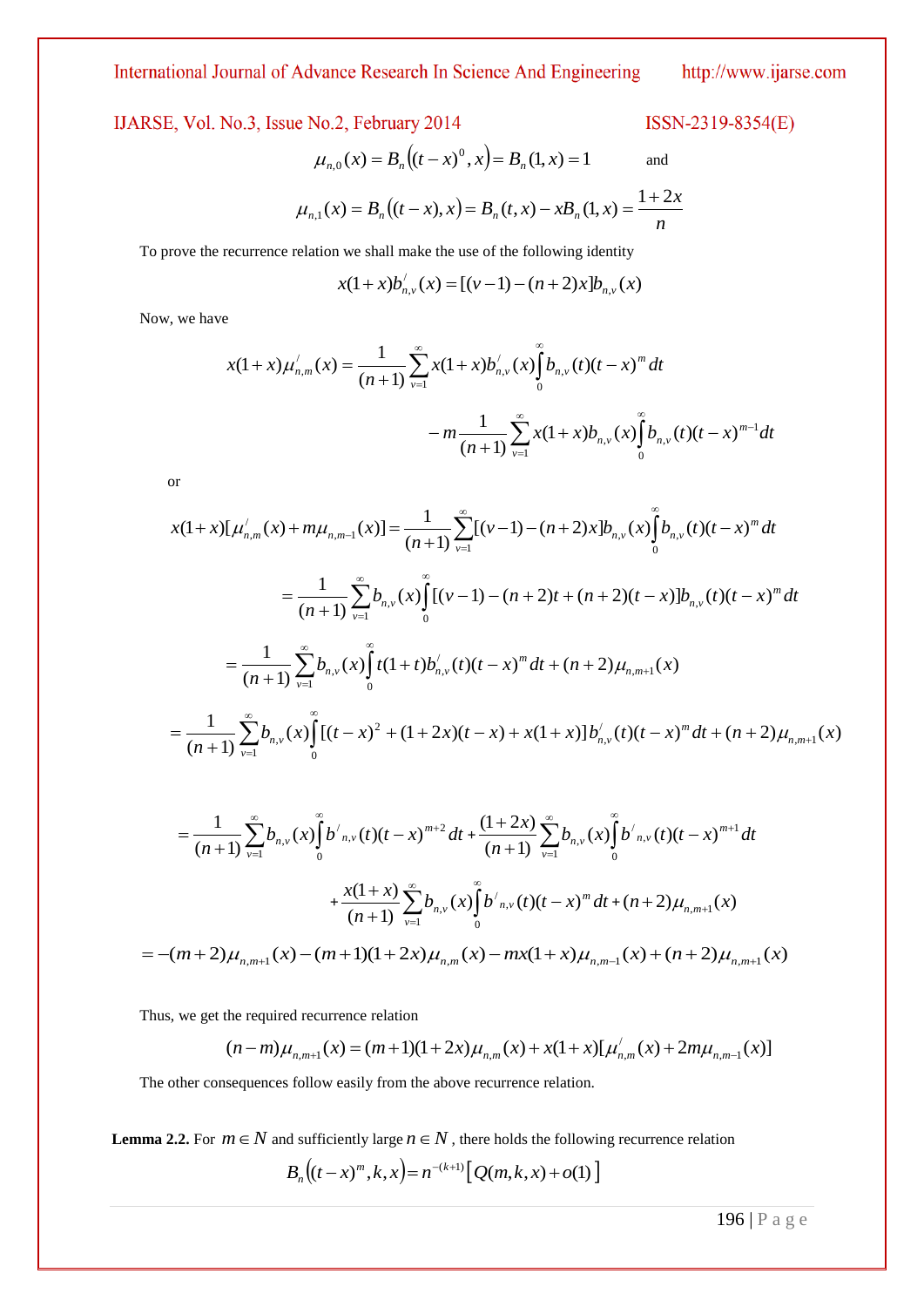## IJARSE, Vol. No.3, Issue No.2, February 2014

### ISSN-2319-8354(E)

where  $Q(m, k, x)$  is a certain polynomial in x of degree m and  $x \in [0, \infty)$  is arbitrary but fixed.

**Proof.** Using Lemma 2.1, for sufficiently large n, we can write

$$
B_n((t-x)^m,x) = \frac{q_0(x)}{n^{\lfloor (m+1)/2 \rfloor}} + \frac{q_1(x)}{n^{\lfloor (m+1)/2 \rfloor + 1}} + \dots + \frac{q_{\lfloor m/2 \rfloor}(x)}{n^m} + \dots
$$

where  $q_i(x)$ ,  $i = 0, 1, 2, 3, \dots$  are certain polynomials in x of degree at most m.

Now, we have

$$
B_n((t-x)^m, k, x) = \frac{1}{\Delta} \begin{bmatrix} \frac{q_0(x)}{d_0 n^{[(m+1)/2]}} + \frac{q_1(x)}{d_0 n^{[(m+1)/2]+1}} + \dots & d_0^{-1} & d_0^{-2} & \dots & d_0^{-k} \\ \frac{q_0(x)}{d_1 n^{[(m+1)/2]}} + \frac{q_1(x)}{d_1 n^{[(m+1)/2]+1}} + \dots & d_1^{-1} & d_1^{-2} & \dots & d_1^{-k} \\ \vdots & \vdots & \vdots & \ddots & \vdots \\ \frac{q_0(x)}{d_k n^{[(m+1)/2]}} + \frac{q_1(x)}{d_k n^{[(m+1)/2]+1}} + \dots & d_k^{-1} & d_k^{-2} & \dots & d_k^{-k} \end{bmatrix}
$$

$$
= n^{-(k+1)} [Q(m,k,x) + o(1)] , \text{ for each fixed } x \in [0,\infty) .
$$

This completes the proof of the Lemma 2.2.

**Lemma 2.3.** For  $m \in N^0$ , if the m<sup>th</sup> order moment for the operators (1.1) be defined as

$$
U_{n,m}(x) = \frac{1}{(n+1)} \sum_{\nu=1}^{\infty} b_{n,\nu}(x) \left( \frac{\nu-1}{n+2} - x \right)^m,
$$

then, we have  $U_{n,0}(x) = 1$ ,  $U_{n,1}(x) = 0$  and there holds the recurrence relation

$$
(n+2)U_{n,m+1}(x) = x(1+x)[U'_{n,m}(x) + mU_{n,m-1}(x)].
$$

Consequently, for each  $x \in [0, \infty)$ , we have from this relation that

$$
U_{n,m}(x) = O\big(n^{-[(m+1)/2]}\big),
$$

where  $\alpha$  ] denotes the integral part of  $\alpha$ .

**Proof.** Using the definition of  $U_{n,m}(x)$  and basic properties of  $b_{n,v}(x)$ , we obtain

$$
U_{n,0}(x) = 1
$$
 and  $U_{n,1}(x) = 0$ .

Now, we have

$$
x(1+x)U'_{n,m}(x) = \frac{1}{(n+1)}\sum_{\nu=1}^{\infty} x(1+x) b'_{n,\nu}(x) \left(\frac{\nu-1}{n+2} - x\right)^m
$$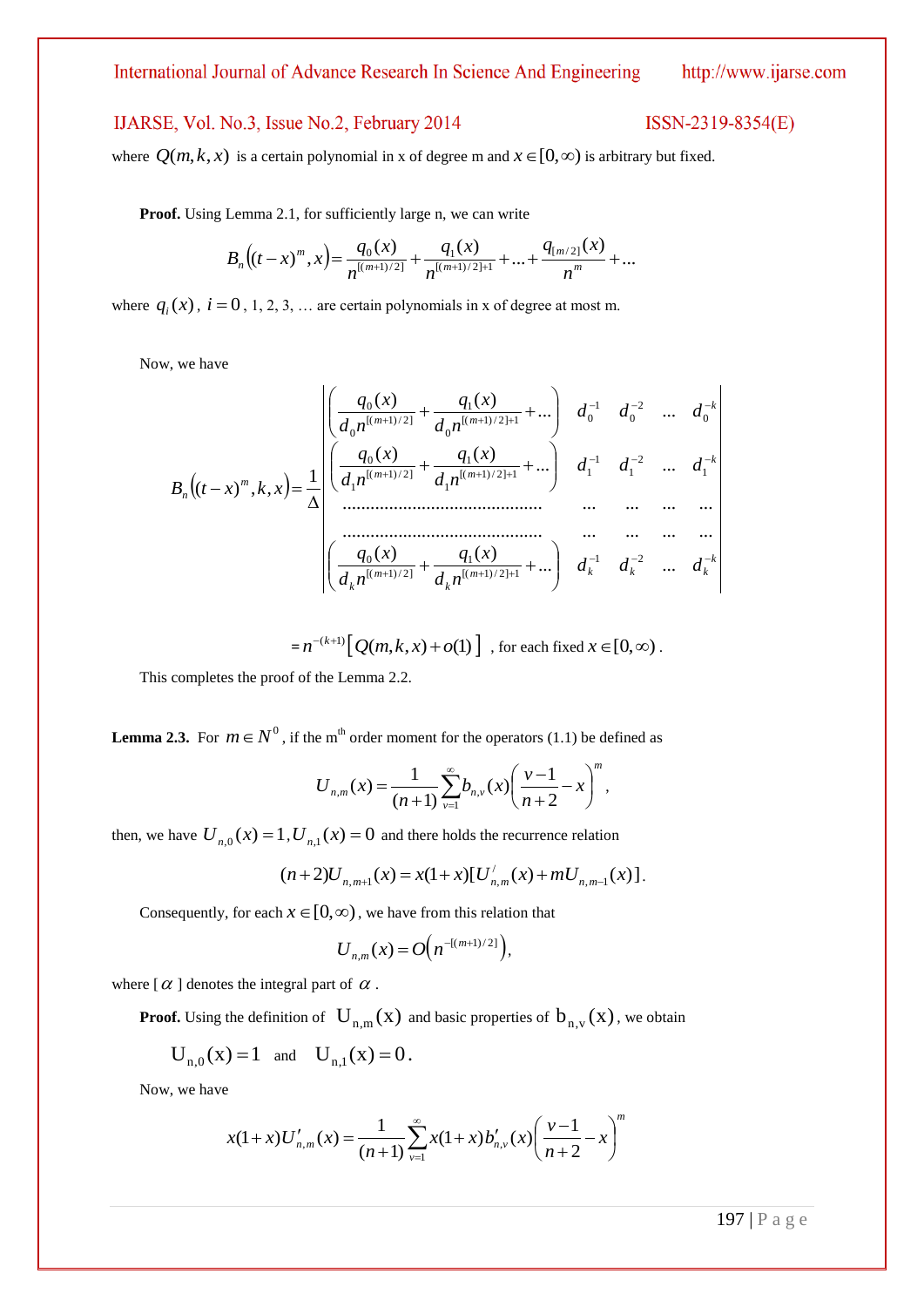IJARSE, Vol. No.3, Issue No.2, February 2014

$$
ISSN-2319-8354(E)
$$

$$
-x(1+x)\frac{1}{(n+1)}\sum_{\nu=1}^{\infty}b_{n,\nu}(x)m\left(\frac{\nu-1}{n+2}-x\right)^{m-1}
$$

Thus using basic properties of  $b_{n,v}(x)$ , we get

$$
x(1+x)\left[U'_{n,m}(x)+mU_{n,m-1}(x)\right] = \frac{1}{(n+1)}\sum_{\nu=1}^{\infty} \left[(\nu-1)-(n+2)x\right]b_{n,\nu}(x)\left(\frac{\nu-1}{n+2}-x\right)^{m}
$$

$$
=\frac{(n+2)}{(n+1)}\sum_{\nu=1}^{\infty}b_{n,\nu}(x)\left(\frac{\nu-1}{n+2}-x\right)^{m+1}
$$

$$
=(n+2)U_{n,m+1}(x)
$$

This completes the proof of the recurrence relation.

The other consequence follows easily from the recurrence relation.

**Lemma 2.4([6]).** There exist the polynomials  $Q_{i,j,r}(x)$  independent of n and v such that

$$
[x(1+x)]^{r} D^{r} b_{n,v}(x) = \sum_{\substack{2i+j \leq r \\ i,j \geq 0}} (n+2)^{i} [(v-1) - (n+2)x]^{j} Q_{i,j,r}(x) b_{n,v}(x),
$$

where  $D^r$  is the r<sup>th</sup> order differentiation operator.

**Lemma 2.5.** If C( $j, k$ ),  $j = 0, 1, 2, ..., k$  are defined as in (1.3), then we have

$$
\sum_{j=0}^{k} C(j,k) d_j^{-m} = \begin{cases} 1 & \text{for } m = 0 \\ 0 & \text{for } m = 1, 2, ..., k \end{cases}.
$$

**Proof.** From relations (1.2) and (1.3) we get

198 | P a g e1 *k k k k k k k k k k m k m k m k k j m j d d d d d d d d d d d d d d d d d d d d d C j k d* 1 .............. ... ... ... .............. ... ... ... ... .............. ... 1 .............. 1 .............. .............. ... ... ... .............. ... ... ... ... .............. ... .............. .............. ( , ) 1 2 1 2 1 1 1 0 2 0 1 0 1 2 1 2 1 1 1 1 0 2 0 1 0 0 0

which implies that

$$
\sum_{j=0}^{k} C(j,k) d_j^{-m} = \begin{cases} 1 & \text{for } m = 0 \\ 0 & \text{for } m = 1, 2, ..., k \end{cases}.
$$

#### **III. MAIN RESULT**

Now we begin to prove the main results of this section, namely, Voronovskaja-type asymptotic formula.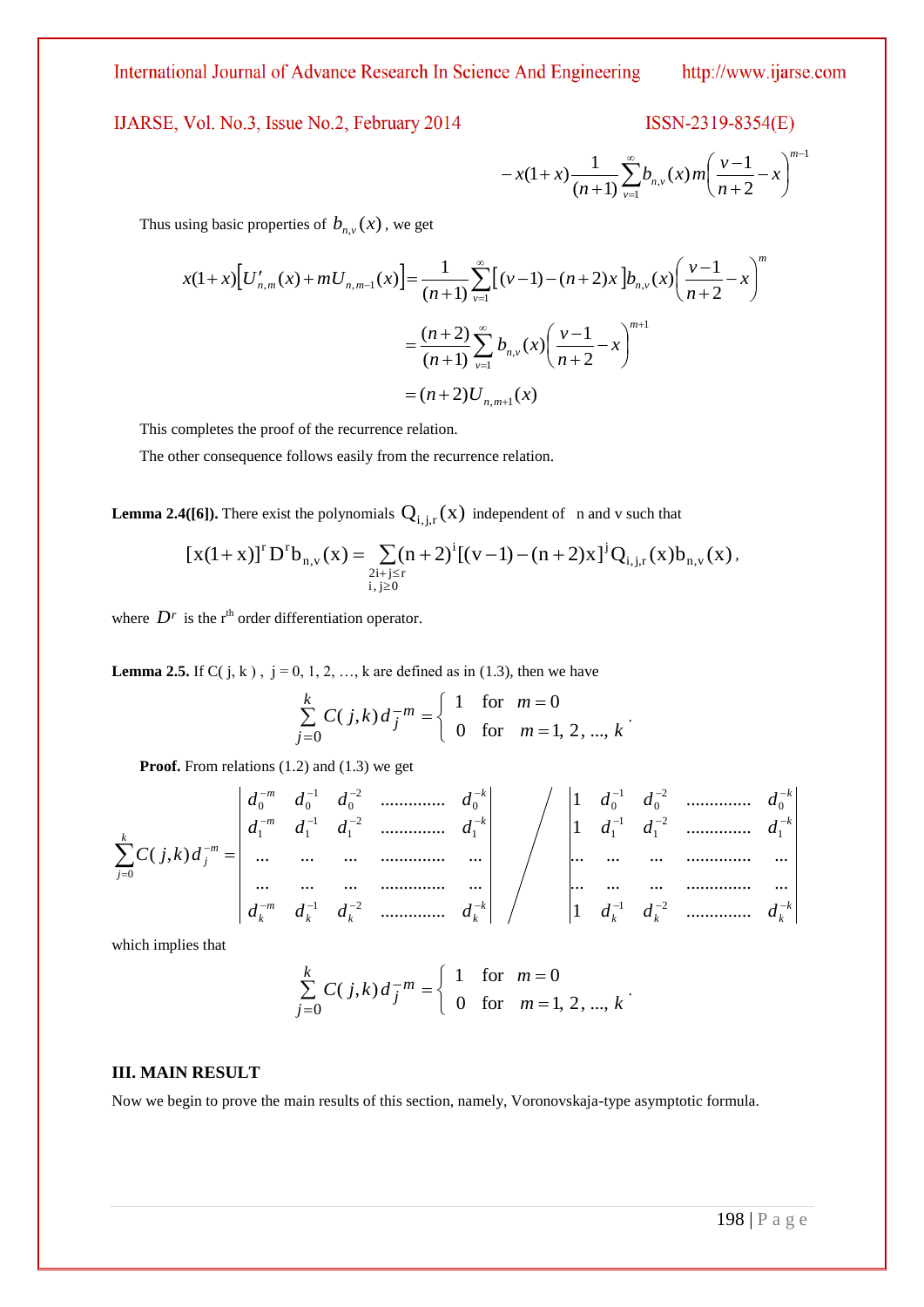$ISSN-2319-8354(E)$ 

## IJARSE, Vol. No.3, Issue No.2, February 2014

# **Theorem:** Let  $r \in N$ . If the function  $f \in H[0,\infty)$  is bounded on every finite subinterval of  $[0,\infty)$  admitting a derivative of order (2k+r+2) at a fixed point  $x \in (0, \infty)$ , satisfying  $f(t) = O(t^{\gamma})$  as  $t \to \infty$  for some  $\gamma > 0$ , then we have

$$
\lim_{n \to \infty} n^{k+1} [B_n^{(r)}(f,k,x) - f^{(r)}(x)] = \sum_{i=r+1}^{2k+r+2} f^{(i)}(x) Q(i,k,r,x)
$$

(3.1)

and

$$
\lim_{n \to \infty} n^{k+1} [B_n^{(r)}(f, k+1, x) - f^{(r)}(x)] = 0,
$$

(3.2)

where  $Q(i, k, r, x)$  are certain polynomials in x.

Moreover, if  $f^{(2k+r+2)}$  exists and is continuous on  $(a - \Delta, b + \Delta) \subset (0, \infty)$  where  $\Delta > 0$ , then (3.1) and  $(3.2)$  hold uniformly on  $[a,b]$ .

**Proof.** Since  $f^{(2k+r+2)}$  exists at  $x \in (0, \infty)$ , therefore by Taylor's expansion of f(t), we have

$$
f(t) = \sum_{i=0}^{2k+r+2} \frac{f^{(i)}(x)}{i!} (t-x)^{i} + \varepsilon(t,x) (t-x)^{2k+r+2}
$$

where  $\varepsilon(t, x) \to 0$  as  $t \to x$  and  $\varepsilon(t, x) = O((t - x)^{t})$  as  $t \to \infty$ .

Using linearity of  $B_n^{(r)}(\cdot, k, x)$ , relation (1.3) and the above expansion of f (t), we get

$$
n^{k+1}[B_n^{(r)}(f(t),k,x)-f^{(r)}(x)]=n^{k+1}\left[\sum_{i=0}^{2k+r+2}\frac{f^{(i)}(x)}{i!}B_n^{(r)}\big((t-x)^i,k,x\big)-f^{(r)}(x)\right] +n^{k+1}\sum_{j=0}^k C(j,k)\frac{1}{(d_jn+1)}\sum_{\nu=1}^\infty b_{d_jn,\nu}^{(r)}(x)\int_0^\infty b_{d_jn,\nu}(t)\varepsilon(t,x)(t-x)^{2k+r+2}dt
$$

 $=J_1+J_2$  (say)

Using Lemma 2.2, we obtain

$$
J_{1} = n^{k+1} \left[ \sum_{i=0}^{2k+r+2} \frac{f^{(i)}(x)}{i!} B_{n}^{(r)} \left( (t-x)^{i}, k, x \right) - f^{(r)}(x) \right]
$$
  

$$
= n^{k+1} \left[ f^{(r)}(x) + \sum_{i=r+1}^{2k+r+2} \frac{f^{(i)}(x)}{i!} D^{r} \left( n^{-(k+1)} \left[ Q(i,k,x) + o(1) \right] \right) - f^{(r)}(x) \right]
$$
  

$$
= \sum_{i=r+1}^{2k+r+2} f^{(i)}(x) Q(i,k,r,x) + o(1)
$$

In order to prove assertion (3.1), it is enough to show that  $J_2 \to 0$  as  $n \to \infty$ .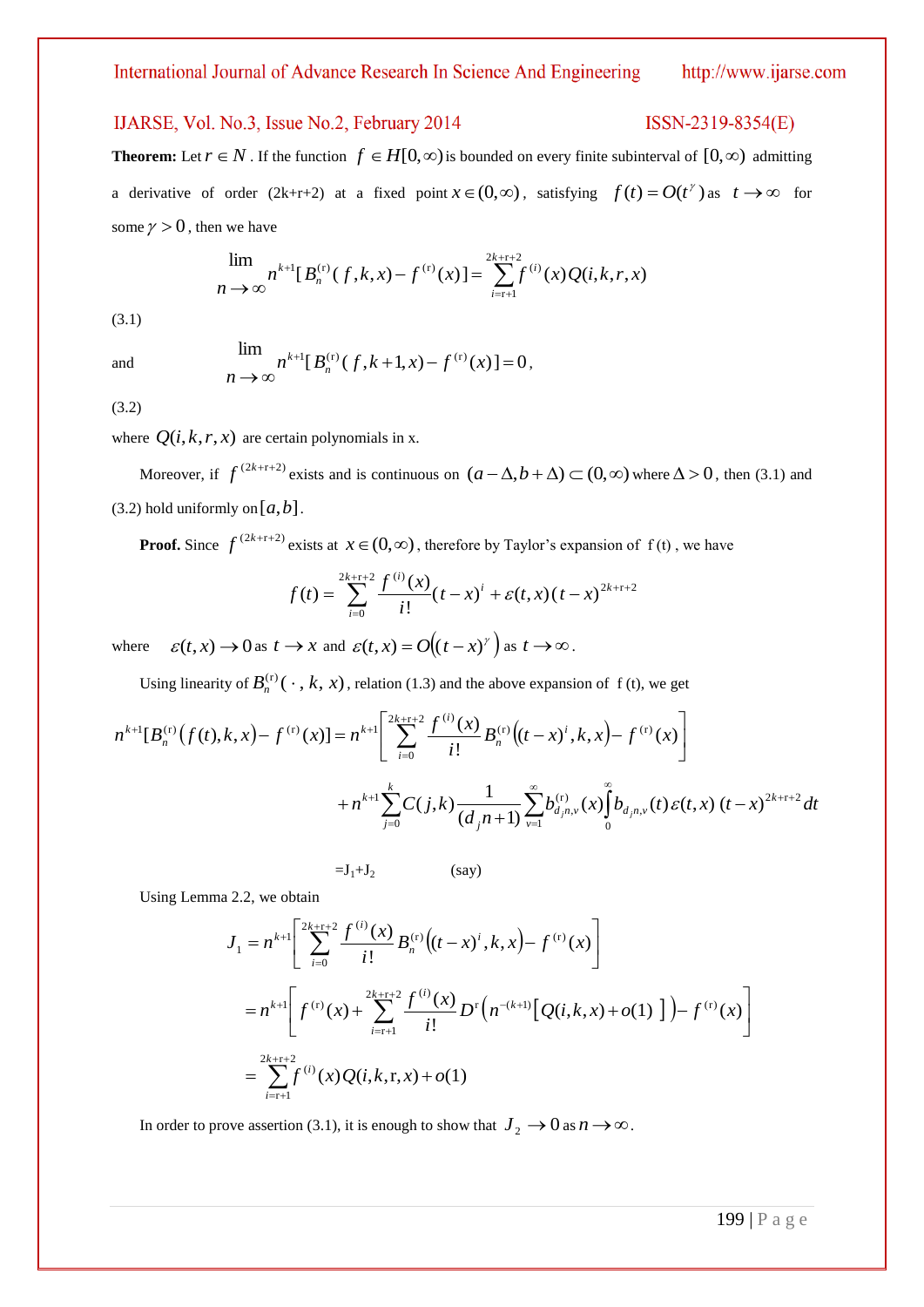# IJARSE, Vol. No.3, Issue No.2, February 2014

ISSN-2319-8354(E)

Let 
$$
J_{21} = n^{k+1} \frac{1}{(n+1)} \sum_{\nu=1}^{\infty} b_{n,\nu}^{(r)}(x) \int_{0}^{\infty} b_{n,\nu}(t) \, \varepsilon(t,x) (t-x)^{2k+r+2} \, dt.
$$

Then, using Lemma 2.4 and Schwarz inequality for summation, we obtain

$$
\begin{split}\n\left|J_{21}\right| &\leq n^{k+1} \sum_{v=1}^{\infty} \sum_{\substack{2i+j \leq r \\ i,j \geq 0}} \frac{(n+2)^{i}}{(n+1)} \left| (v-1) - (n+2)x \right|^{j} \frac{\left|Q_{i,j,r}(x)\right|}{\left[x(1+x)\right]^{r}} b_{n,v}(x) \\
&\qquad \qquad \times \int_{0}^{\infty} b_{n,v}(t) \left| \varepsilon(t,x) \right| \left| t-x \right|^{2k+r+2} dt \\
&\leq n^{k+1} C(x) \sum_{\substack{2i+j \leq r \\ i,j \geq 0}} \frac{(n+2)^{i}}{(n+1)} \sum_{v=1}^{\infty} \left| (v-1) - (n+2)x \right|^{j} b_{n,v}(x) \int_{0}^{\infty} b_{n,v}(t) \left| \varepsilon(t,x) \right| \left| t-x \right|^{2k+r+2} dt \\
&\leq n^{k+1} C(x) \sum_{\substack{2i+j \leq r \\ i,j \geq 0}} (n+2)^{i} \left( \frac{1}{(n+1)} \sum_{v=1}^{\infty} \left[ (v-1) - (n+2)x \right]^{2j} b_{n,v}(x) \right)^{1/2} \\
&\qquad \qquad \times \left( \frac{1}{(n+1)} \sum_{v=1}^{\infty} b_{n,v}(x) \left| \int_{0}^{\infty} b_{n,v}(t) \left| \varepsilon(t,x) \right| \left| t-x \right|^{2k+r+2} dt \right|^{2} \right)^{1/2},\n\end{split}
$$

where

$$
C(x) = \begin{cases} \sup_{2i+j \leq r} & \sup_{x \in [a,b]} \frac{|Q_{i,j,r}(x)|}{[x(1+x)]^r}. \\ i,j \geq 0 & \end{cases}
$$

Since  $\varepsilon(t, x) \to 0$  as  $t \to x$ , therefore, for a given  $\varepsilon > 0$  there exists a  $\delta > 0$  such that

$$
\big| \, \mathcal{E}(t,x) \big| < \mathcal{E} \text{ whenever } 0 < \big| \, t - x \big| < \delta \, .
$$

Also, since  $\varepsilon(t, x) = O((t - x)^{\gamma})$ , therefore there exists a positive constant C<sub>1</sub> such that

$$
|\varepsilon(t,x)| = C_1 |t-x|^\gamma
$$
 for all  $|t-x| \ge \delta$ .

Now applying Schwarz inequality for integration and Lemma 2.1, we have

$$
J_{211} = \frac{1}{(n+1)} \sum_{\nu=1}^{\infty} b_{n,\nu}(x) \left[ \int_{0}^{\infty} b_{n,\nu}(t) \, | \, \varepsilon(t,x) | \, |t-x|^{2k+r+2} \, dt \right]^2
$$
\n
$$
\leq \frac{1}{(n+1)} \sum_{\nu=1}^{\infty} b_{n,\nu}(x) \left( \int_{0}^{\infty} b_{n,\nu}(t) \, dt \right) \left( \int_{0}^{\infty} b_{n,\nu}(t) \left[ \varepsilon(t,x) \right]^2 (t-x)^{4k+2r+4} \, dt \right)
$$
\n
$$
= \frac{1}{(n+1)} \sum_{\nu=1}^{\infty} b_{n,\nu}(x) \left( \int_{|t-x| < \delta} + \int_{|t-x| \ge \delta} \int_{|t-x| \ge \delta} b_{n,\nu}(t) \left[ \varepsilon(t,x) \right]^2 (t-x)^{4k+2r+4} \, dt \right)
$$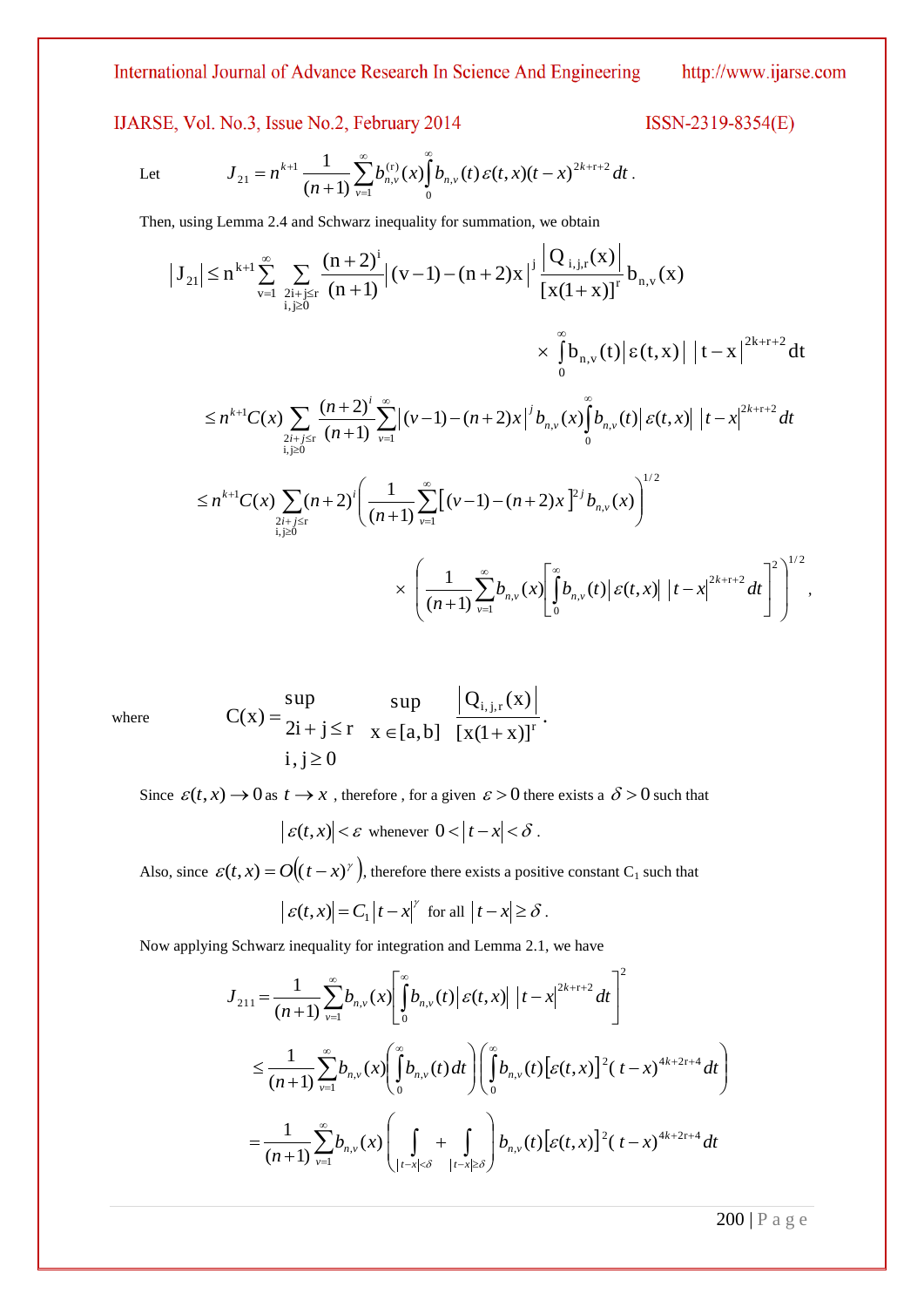IJARSE, Vol. No.3, Issue No.2, February 2014

$$
ISSN-2319-8354(E)
$$

$$
\leq \frac{1}{(n+1)} \sum_{\nu=1}^{\infty} b_{n,\nu}(x) \left( \varepsilon^2 \int_{|t-x| < \delta} b_{n,\nu}(t) (t-x)^{4k+2\tau+4} dt + C_1^2 \int_{|t-x| \geq \delta} b_{n,\nu}(t) (t-x)^{4k+2\tau+2\gamma+4} dt \right)
$$

$$
\leq \frac{1}{(n+1)} \sum_{\nu=1}^{\infty} b_{n,\nu}(x) \left( \varepsilon^2 \int_0^{\infty} b_{n,\nu}(t) (t-x)^{4k+2\tau+4} dt + \frac{C_1^2}{\delta^{2q-(4k+2\tau+2\gamma+4)}} \int_0^{\infty} b_{n,\nu}(t) (t-x)^{2q} dt \right)
$$
  
=  $\varepsilon^2 O(n^{-(2k+\tau+2)}) + C_2 O(n^{-q}),$ 

where q is a positive constant and the constant  $C_2$  is dependent on  $q, k, r, \delta$  and  $\gamma$ .

Next using Lemma 2.3, we get

$$
\begin{split}\n|J_{21}| &\le n^{k+1}C(x)\sum_{2i+j\le r}(n+2)^{i+j}O(n^{-j/2})\Big[\varepsilon^2O\big(n^{-(2k+r+2)}\big)+C_2O(n^{-q})\Big]^{1/2} \\
&= C(x)\sum_{2i+j\le r}O\big(n^{(2i+j+2k+2)/2}\big)\Big[\varepsilon^2O\big(n^{-(2k+r+2)}\big)+C_2O(n^{-q})\Big]^{1/2} \\
&\le C(x)O\big(n^{(2k+r+2)/2}\big)\Big[\varepsilon^2O\big(n^{-(2k+r+2)}\big)+C_2O(n^{-q})\Big]^{1/2} \\
&= C(x)\Big[\varepsilon^2O(1)+C_2O(n^{2k+r+2-q})\Big]^{1/2}=C(x)\varepsilon O(1),\n\end{split}
$$

where q is chosen to be greater than  $2k + r + 2$ .

Thus, due to arbitrariness of  $\varepsilon > 0$  and by Lemma 2.5 it follows that  $J_2 \to 0$  as  $n \to \infty$ .

Finally collecting the estimates of  $J_1$  and  $J_2$ , assertion (3.1) follows.

The assertion (3.2) can be proved easily in a similar manner noticing the fact that

$$
B_n((t-x)^i, k+1, x) = O(n^{-(k+2)}) \text{ for } i=1, 2, ...
$$

The last uniformity assertion follows from the fact that  $\delta(\varepsilon)$  in the proof of the assertion (3.1) can chosen to be independent of  $x \in [a, b]$  and rest of the estimates hold uniformly on  $[a, b]$ . This completes the proof of the theorem.

#### **REFERENCES**

- [1] Gupta, V., " Convergence of Szasz- Beta operators, " Ann. Univ. Ferrara, 59, 311-318, 2013.
- [2] Gupta, M. K., Gupta, V. and Kumar, M., " Direct and inverse estimates for a new family of linear positive operators, " J. Math. Anal. Appl., 330, 799-816, 2007.
- [3] Gupta, V. and Yadav, R., " Some approximation results on q-Beta-Szasz operators, " Southeast Asian Bulletin of Mathematics, 36 (3), 343-352, 2012.
- [4] May, C. P., " Saturation and inverse theorems for combinations of a class of exponential type operators, " Canad. J. Math., 28, 1224-1250, 1976.